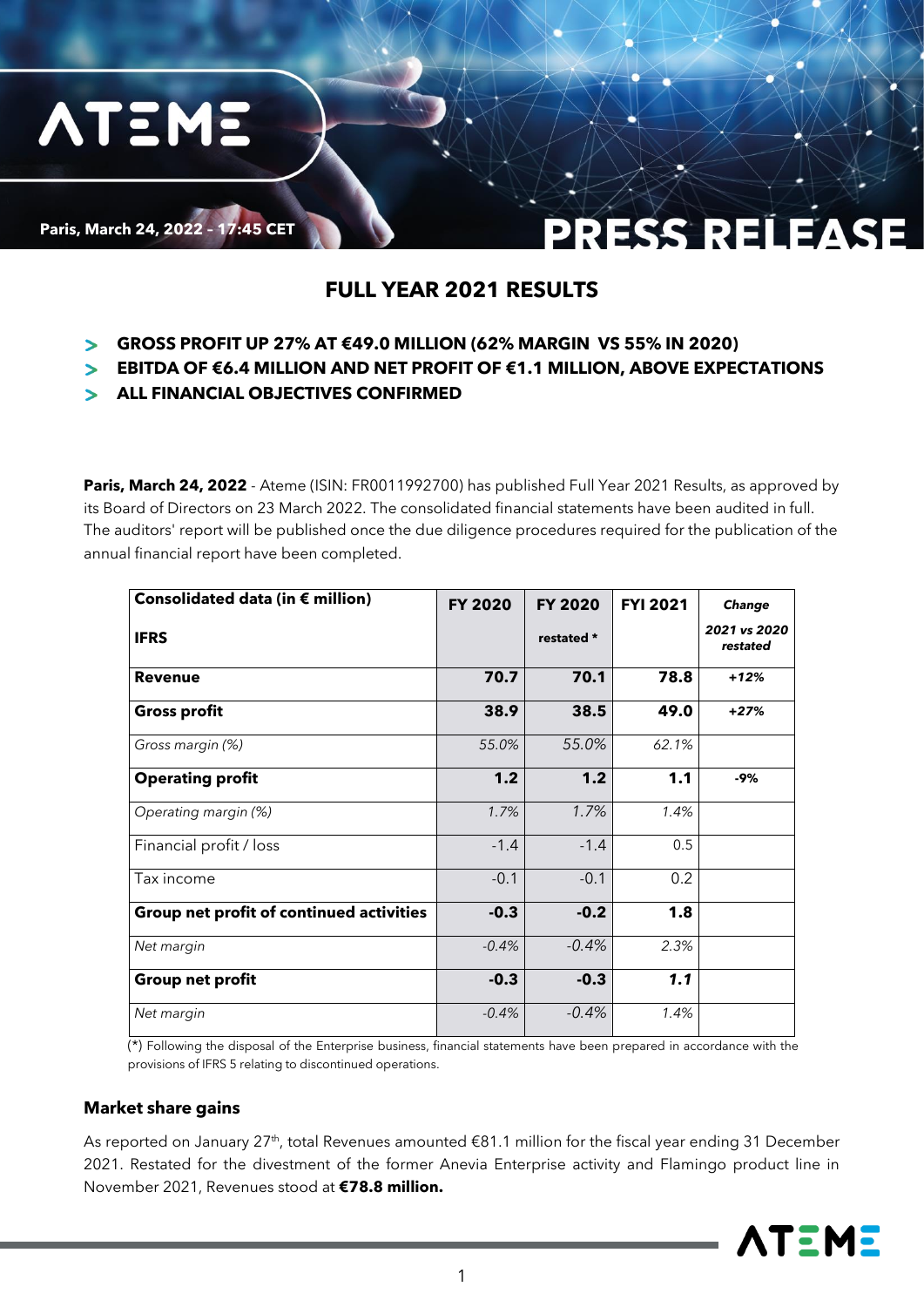# **ATEME**

## PRESS RELEASE

As anticipated, the Second Half confirmed the improvement in the product mix with an attendant increase in the gross margin, which stood above 62% on a full year basis, vs 55% in 2020.

This confirms the long-term trend of margin enhancement, which is amplified by the success of the transition to cloud-based applications and the transition towards a recurring revenue business model.

The gross margin stood at **€49.0 million** up 27%. Together with the 31% increase in Monthly Recurring Revenue (€1.96 million in January 2022), this performance more accurately reflects the rate at which the company is gaining stable market share than mere topline growth.

#### **Further growth investments in 2021**

Ateme continued to invest in its future growth in 2021. The OPEX 31% rise to €47.9 million essentially reflected the consolidation with Anevia from November 2020 as well as further growth in the total headcount, from 450 to 490 in 2021. This investment was equally shared between R&D and sales/marketing, including:

- The acceleration of the NEA roadmap (the ex-Anevia product line) which includes OTT delivery technologies such as cloud DVR and Content Delivery Networks.
- The creation of global expert teams to support all regions in positioning, selling, and deploying the range of Ateme solutions, adapting to the growing complexity of end-to-end OTT delivery solutions, from the video head-end to the CDN.
- The optimization of our streaming solutions, enabling servers and storage savings for our customers and helping them meet their carbon footprint reduction objectives.
- The development of new products, solutions, and services to be launched in 2022 and in 2023.

#### **All P&L metrics exceed expectations**

Operating profit and stood at **€1.1 million**, while the net profit of continued activities (excluding the Enterprise activity divested in 2021) totaled  $\epsilon$ 1.8 million (2.3% of the topline) integrating a positive financial result and tax income.

The EBITDA<sup>1</sup> stood at **€6.4 million**, in line with guidance published January 2021, and above the cautious reforecast of January 2022.

#### **Sound financial structure**

Shareholders' equity stood at **€39.6 million** at 31 December 2021 up from €35.6 million a year earlier.

Liquidity stood at **€11.4 million** vs €17.1 million a year earlier. Cash outflow from investing activities amounted to €7.1 million, of which € 3.7 million to finalize Anevia acquisition.

 $^1$  EBITDA = earnings before interest, tax, depreciation and amortisation. Underlying EBITDA equals Group pre-tax profit before deduction of interest, depreciation, amortisation and impairment charges on non-current assets, and staff share-based payments, but after impairment of inventories and trade receivables. It shows profit generated by business activities regardless of financing conditions, tax constraints and the upgrading of operating assets. Non-recurring expenses (one-off, unusual or infrequent items) are excluded

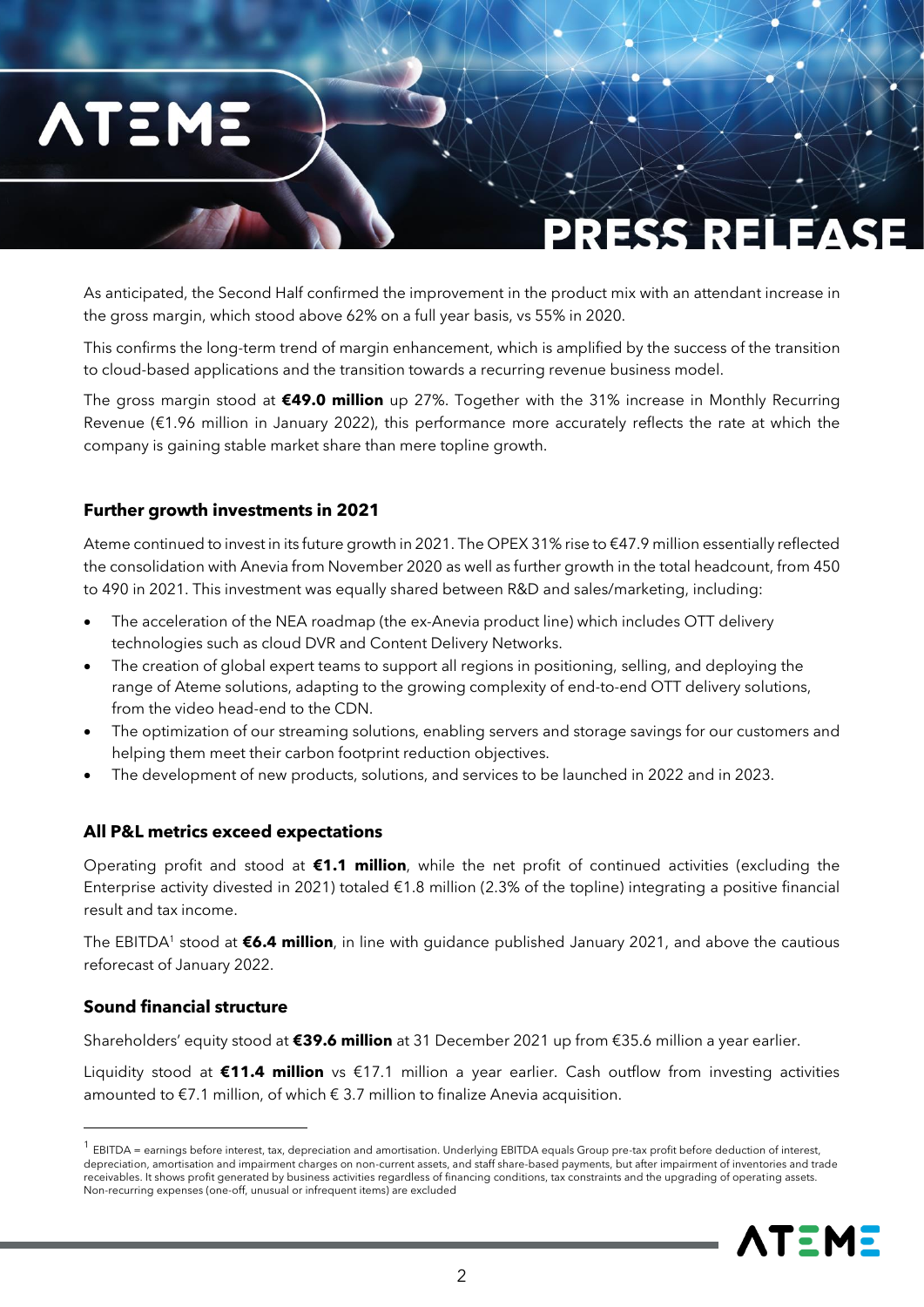

At 31 December 2021, net debt amounted to **€10.3 million** vs €3.7 million. The Group has contracted new "PGE" state-guaranteed loans for a total of €3 million during 2021.

#### **Geopolitical situation**

Ateme has limited exposure to the current geopolitical situation involving Russia and Ukraine:

- Revenues in Russia and Belarus are limited (c.€1 million in 2021); shipments to these countries have been suspended since 24<sup>th</sup> February.
- Ateme has no dependence of a supply chain, R&D or financial nature on the affected countries, nor does it have any customer past dues in these markets.

#### **Looking ahead**

The general operating context remains challenging due to ongoing global supply-chain issues and more recently the situation in Ukraine. The global supply chain is not expected to return to normal before 2023 and will continue to delay the delivery of certain projects where a hardware component is involved.

Nevertheless Ateme continues to innovate and invest to keep winning market share.

As previously stated, 2022 is expected to demonstrate more significant synergies from the Anevia acquisition, notably with a significant ramp up in NEA sales.

All financial objectives are confirmed, including revenue growth of 10-15%, and EBITDA of €5-10 million in full years 2022 and 2023, together with the ongoing development of Monthly Recurring Revenues, with an objective of €3 million in 2024.

Michel Artières, Chairman and CEO of Ateme, commented: *"Full Year 2021 has seen a strong performance despite the Covid crisis and attendant supply chain issues. Ateme continues to innovate and win market share, as demonstrated by the 27% rise in our gross profit and the 31% increase in Monthly Recurring Revenues. The Ateme/Anevia integration has been extremely successful as testified by the rapid return to profitability of the combined entity. We look forward with confidence to 2022 and anticipate the acceleration of the ramp-up of the synergies of the Ateme/Anevia consolidation."* 

#### **Upcoming events:**

**May 5 th, 2022:** First Quarter 2022 Revenues